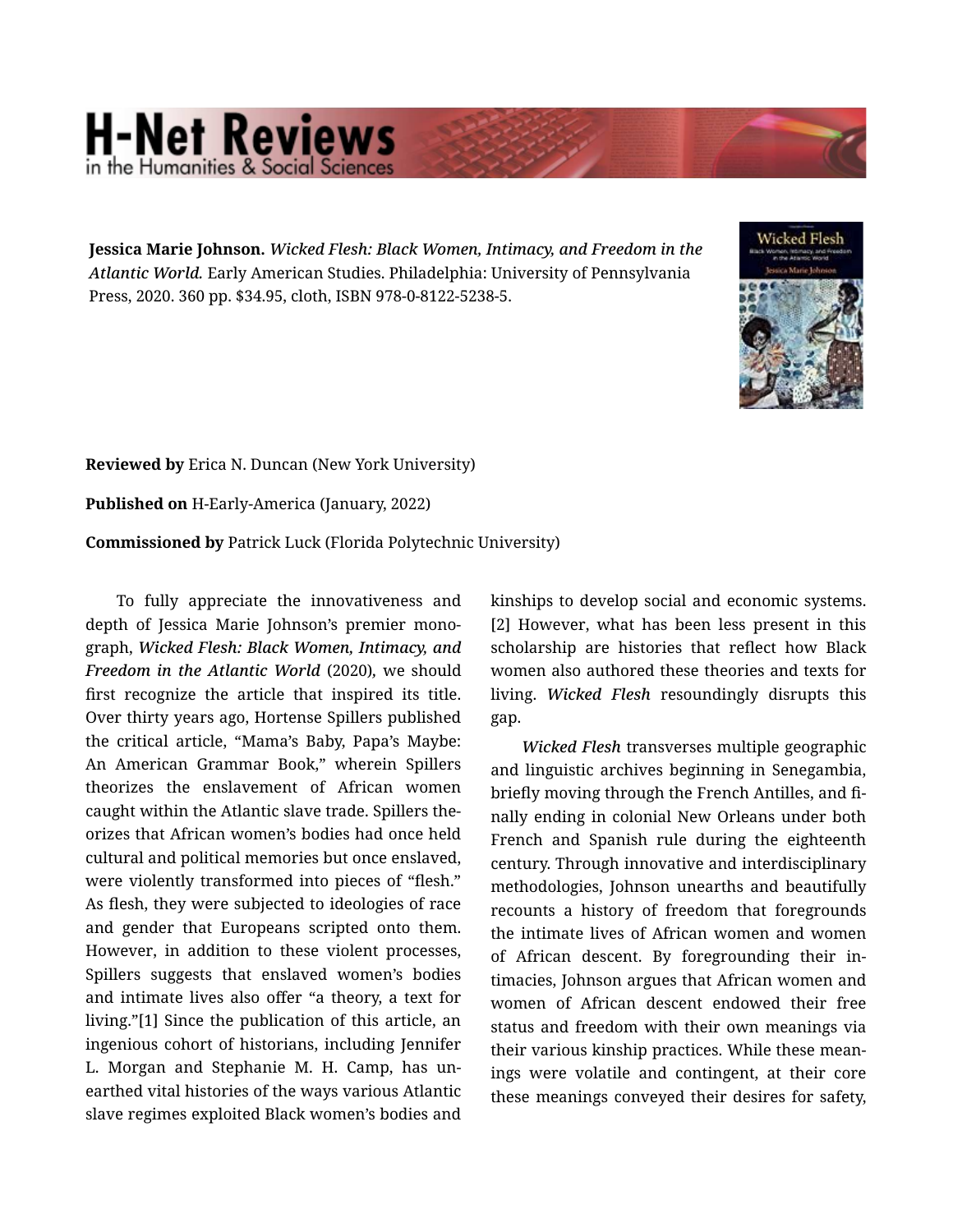*H-Net Reviews*

security, pleasure, and the ability to forge kinships and protect them.

Johnson begins by analyzing the perspective of African women in Senegambia. In chapter 1, she focuses on African women's hospitality and hosting practices in the *comptoirs* (French admin‐ istrative outposts). Here, she counters European travel narratives that often hypersexualized European men's interactions with African women. Instead, Johnson contends that these encounters reveal "rituals of diplomacy" (p. 21). These rituals of diplomacy set the terms of engagement that helped facilitate the trafficking of enslaved people while also securing these elite African women's freedom.

Chapter 2 continues to focus on the *comptoirs* and how free African women strategically used marriage and baptismal practices to secure wealth while also protecting their lineage. Compellingly, Johnson departs from dominant frameworks that position kinship practices and intimate acts as simply cultural activities. Instead, she establishes an early pattern in which African women stra‐ tegically leveraged their kinships and knowledge of African polities to secure their freedom. How‐ ever, despite these free African women's ability to define and assert their freedom, Johnson emphas‐ izes that the Atlantic slave trade rendered their se‐ curity and status always precarious. This reality becomes even more apparent in the third chapter.

Chapter 3 follows the intimate lives of free African women, such as Marie Baude, who jour‐ neyed from Africa to New Orleans on the same slave ships that held and transported captured African women, men, and children. By centering their intimate lives during this passage, Johnson reveals that complex imperial networks shaped free and enslaved African women's journeys across the Middle Passage. European merchants and settlers, imperial wars between the French and Native American polities such as the Natchez Revolt, and captured Africans' acts of refusal and worldviews informed these networks. Thus, John‐ son challenges portrayals of a Middle Passage that simply moves from an African coast and ends in the Americas. Importantly, this remapping of the Middle Passage joins a burgeoning literature of the early Americas that is beginning to challenge histories that too easily separate chattel slavery from processes of settler colonialism.[3]

To unearth this history of the Middle Passage, Johnson must rely upon ship logbooks, ledgers, company correspondence, and the more recent *Voyages* database—sources that problematically render enslaved and free Africans as simply num‐ bers upon the page. Johnson returns to Spillers's theorizations and more recent queer of color cri‐ tique to build a nuanced analytical framework to address this problem. This framework uncovers how this long Middle Passage violently scripted gendered and racialized ideologies upon captive African women and girls to transform them into commodities while undermining the rights that free African women once possessed in Senegam‐ bia. Thus, their kinship practices and their sub‐ sequent meanings of freedom would be contin‐ gent upon this violent transformation. However, these freedom practices are not apparent within colonial archives.

Chapter 4 more explicitly grapples with the limits of the archive when searching for Black wo‐ men's articulations of freedom. For instance, census data transformed African women and wo‐ men of African descent into quantifiable and hierarchical racialized datasets, or what Johnson calls "null values or empty spaces" (p. 134). However, Johnson challenges these null values. She uses these records to ingeniously illustrate how African people and people of African descent remapped New Orleans into a diasporic space that connected them to other French colonies, like Saint Domin‐ gue, to foster a Black social and political life. For scholars of the African diaspora, this chapter serves as a helpful reminder that while colonial archives may quantify and spatially silo Black life, the diasporic routes remained important to how

2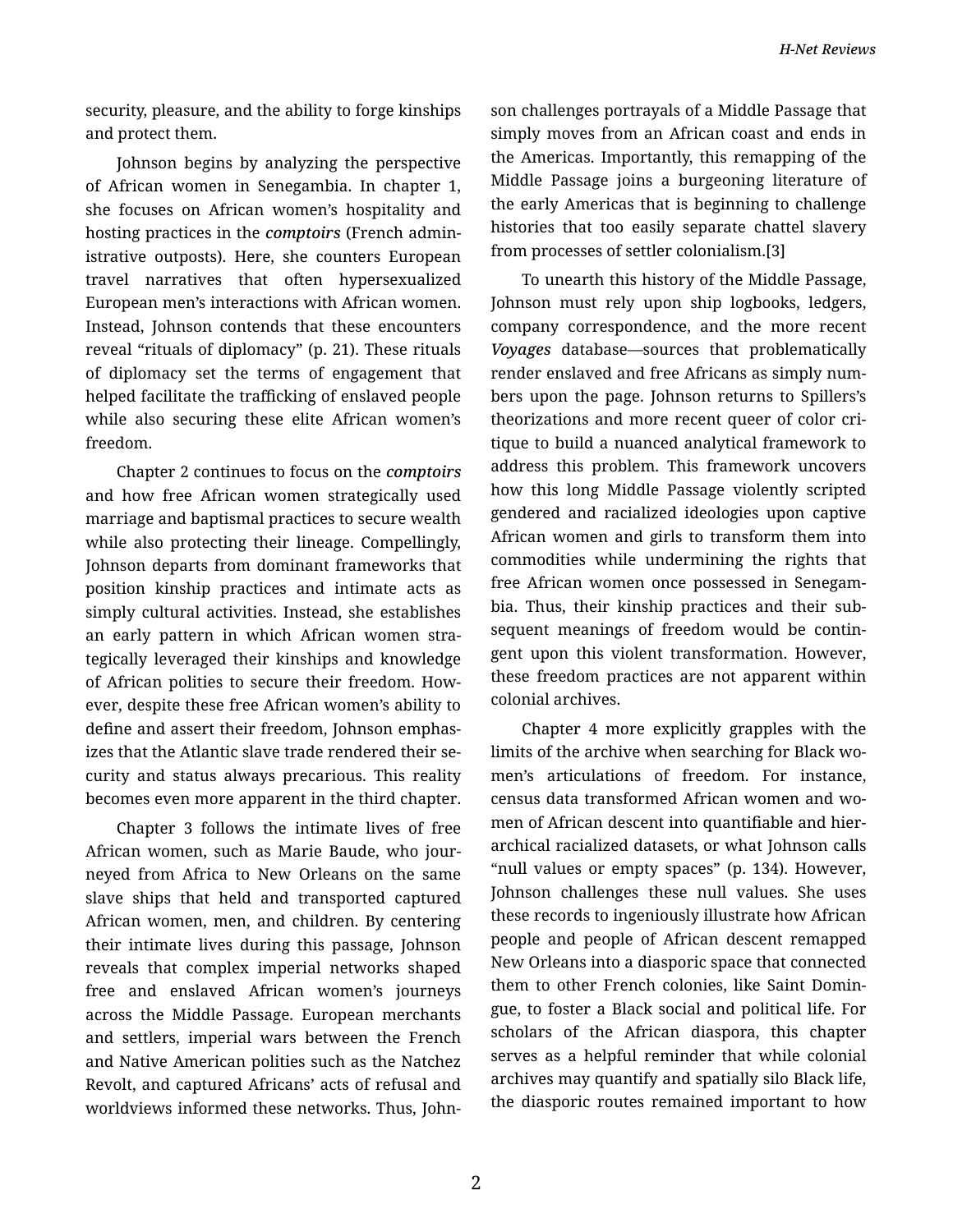enslaved and free Black people understood and responded to their circumstances.

Chapter 5 continues to challenge these null values by naming important characteristics of Black women's freedom in French New Orleans. Here, Johnson locates intimate and kinship prac‐ tices in which they asserted their desire for secur‐ ity, mobility, protection of lineages, and pleasure. These practices included enslaved mothers' use of free-by-baptism manumission laws to secure their children's freedom, Black women's collective re‐ fusal of intimate violence from both slave masters and intimate partners, and their forming spaces of pleasures through such acts as Sunday dances or feeding their companions during a late-night din‐ ner. Johnson names these ephemeral but life-sus‐ taining practices as "Black femme freedom" (p. 175).

These Black femme freedom practices showed that Black women were intimately aware and pos‐ sessed a unique knowledge of the systems that dic‐ tated their lives, ranging from *partus sequitur ventrem* to the French Crown's Code Noir. Further‐ more, their knowledge of these systems shifted and expanded when colonial regimes changed from French to Spanish rule. Thus, in chapter 6, Johnson documents how Black femme freedom changed under the Spanish. She finds that free women of color quickly learned new ways to pro‐ tect and secure their property and inheritance rights under Spanish colonial rule.

*Wicked Flesh* brilliantly illuminates a long tra‐ dition of African women and women of African descent articulating a politics of freedom. These ranged from the rituals of diplomacy within the *comptoirs* of Africa to the Black femme freedom practiced within French and Spanish New Or‐ leans. She importantly situates these various kin‐ ships and intimate practices as a lens into how these women and girls thought, articulated, and acted out their visions of freedom rather than simply experiencing a status or a manumission process. Although *Wicked Flesh* primarily focuses

on the French Atlantic, it challenges scholars of the Black Atlantic to rethink and rename enslaved people's politics when liberal definitions and the‐ ories of freedom are not capacious enough to fully capture their experiences or visions. Put simply, *Wicked Flesh* is essential reading for those inter‐ ested in the intimate lives of enslaved and free Black women and invested in understanding these women's theories and texts for living.

Notes

[1]. Hortense Spillers, "Mama's Baby, Papa's Maybe: An American Grammar Book," *Diacritics*  17 (1987): 65-81, quote on 68.

[2]. Jennifer Morgan, *Laboring Women: Repro‐ duction and Gender in the New World Slavery* (Philadelphia: University of Pennsylvania Press, 2004); Stephanie Camp, *Closer to Freedom: En‐ slaved Women and Everyday Resistance in the Plantation South* (Chapel Hill: University of North Carolina Press, 2004).

[3]. Stephanie E. Smallwood, "Reflections on Settler Colonialism, the Hemispheric Americas, and Slavery," *Williams and Mary Quarterly* 76, no. 3 (2019): 407-16.